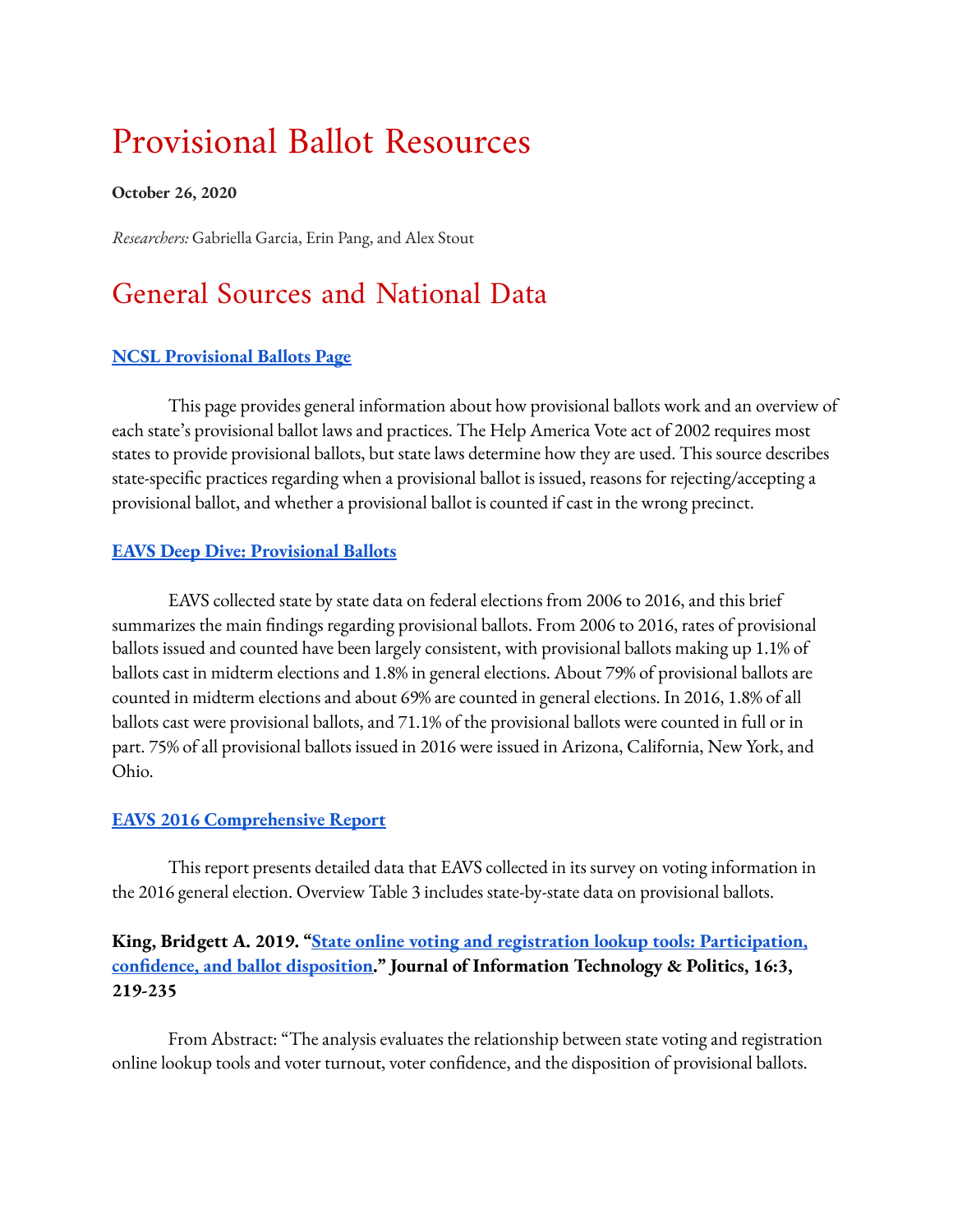Findings suggest that voting and registration lookup tools are related to voter turnout and rejected provisional ballots." Note: I wasn't able to access the full article.

# **Weiser, Wendy R. 2006. "Are HAVA's [Provisional](http://web.mit.edu/supportthevoter/www/files/2013/08/Weiser-Are-HAVAs-Provisional-Ballots-Working.pdf) Ballots Working ?" Brennan Center for Justice.**

Focusing on data from 2004, Weiser finds provisional ballots do in fact function as a safeguard for voters who would otherwise have been turned away, but that there are still issues with provisional ballots. Over half a million provisional ballots cast in 2004 were rejected despite most being cast by registered voters. The report details some administrative issues that arose as a result of the novelty of provisional ballots to some states as well as administrative issues there already existed and were made more obvious because of the provisional ballot requirements. Finally, the report details reasons that eligible voters' provisional ballots may have been rejected, including errors in a county's voter registration list and rules that disqualify provisional ballots cast in the wrong precinct.

# **"Can I Vote in Person if I've Already Received an [Absentee](https://voteathome.medium.com/can-i-vote-in-person-if-ive-already-requested-an-absentee-ballot-948424e214ac) Ballot?" by the National Vote at Home Institute**

This article establishes that different states have different rules regarding whether a voter must cast a provisional ballot in person if they've previously received an absentee ballot. State rules are summarized in the following map.

#### Voting in Person after Absentee Ballot Request

Can a voter cast a ballot in person after requesting an absentee ballot?

Voting in Person after Absentee Ballot Request



VOTE MOME voteathome.org / Updated 10/07/2020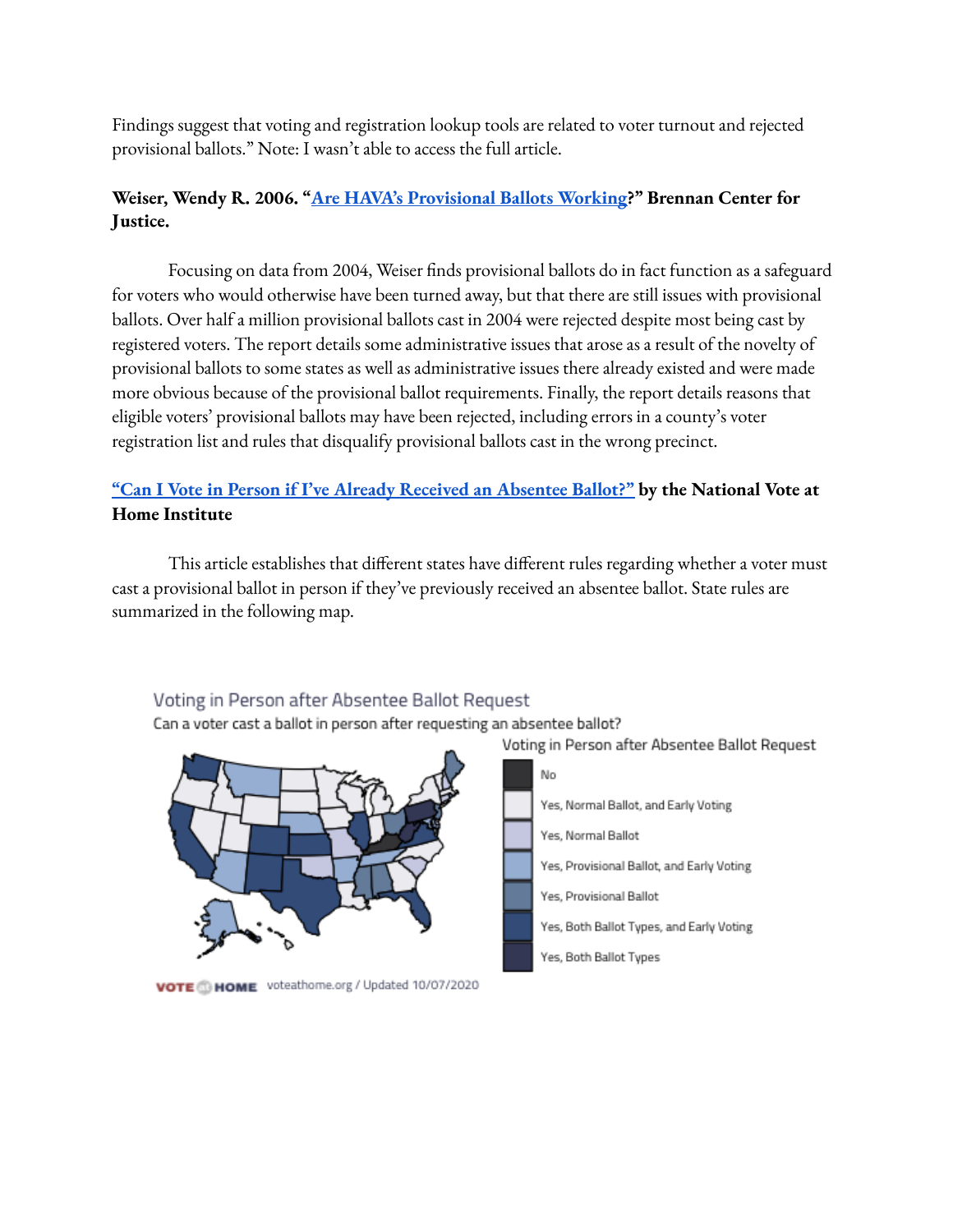# Pennsylvania

### Voting rules in [Pennsylvania](https://www.votespa.com/Voting-in-PA/Pages/Voting-by-Provisional-Ballot.aspx):

- You registered to vote in Pennsylvania and are eligible in the election district, but your name is not in the voter roster and Election Officials cannot determine your registration status.
- You do not have an approved form of identification when you go to vote in an election district for the first time.
- For a primary election, voters who believe they registered for a particular political party, but the roster shows them registered as a member of another political party.
- Someone challenges your eligibility to vote. You may produce a witness to sign an affidavit to affirm your identity and residency. If you produce a witness, you can vote either by paper ballot or on the machines. If you are unable to or choose not to produce a witness, you can vote with a provisional ballot.
- Within 7 days after the election, the County Election Office will decide whether you were eligible to vote at the election district where you voted the provisional ballot. If you were eligible, they will count your provisional ballot.

### **EAVS 2016 [Comprehensive](https://www.eac.gov/sites/default/files/eac_assets/1/6/2016_EAVS_Comprehensive_Report.pdf) Report - Overview Table 3**

There were 26,451 provisional ballots submitted in Pennsylvania in 2016. 30.22% of them were counted fully, 0% were counted partially, 35.51% were rejected, and 34.27% were classified as "other".

# Michigan

[Within](http://www.legislature.mi.gov/documents/mcl/pdf/mcl-168-813.pdf) 6 days after an election, for each provisional ballot that was placed in a provisional ballot return envelope, the city or township clerk shall determine whether the individual voting the provisional ballot was eligible to vote a ballot and whether to tabulate the provisional ballot.

[Your](https://www.freep.com/story/news/local/michigan/2018/11/07/provisional-ballot-election-day/1917787002/) ballot won't count if...

- You fail to bring the ID/residency information to your city clerk before the six-day deadline.
- You cast your vote in the wrong precinct.
- You weren't registered to vote or registered after the deadline.

### **EAVS 2016 [Comprehensive](https://www.eac.gov/sites/default/files/eac_assets/1/6/2016_EAVS_Comprehensive_Report.pdf) Report - Overview Table 3**

There were 1,891 provisional ballots submitted in Michigan in 2016. 17.87% of them were counted fully, 0% were counted partially, and 82.13% were rejected. The rejection rate was above the national average.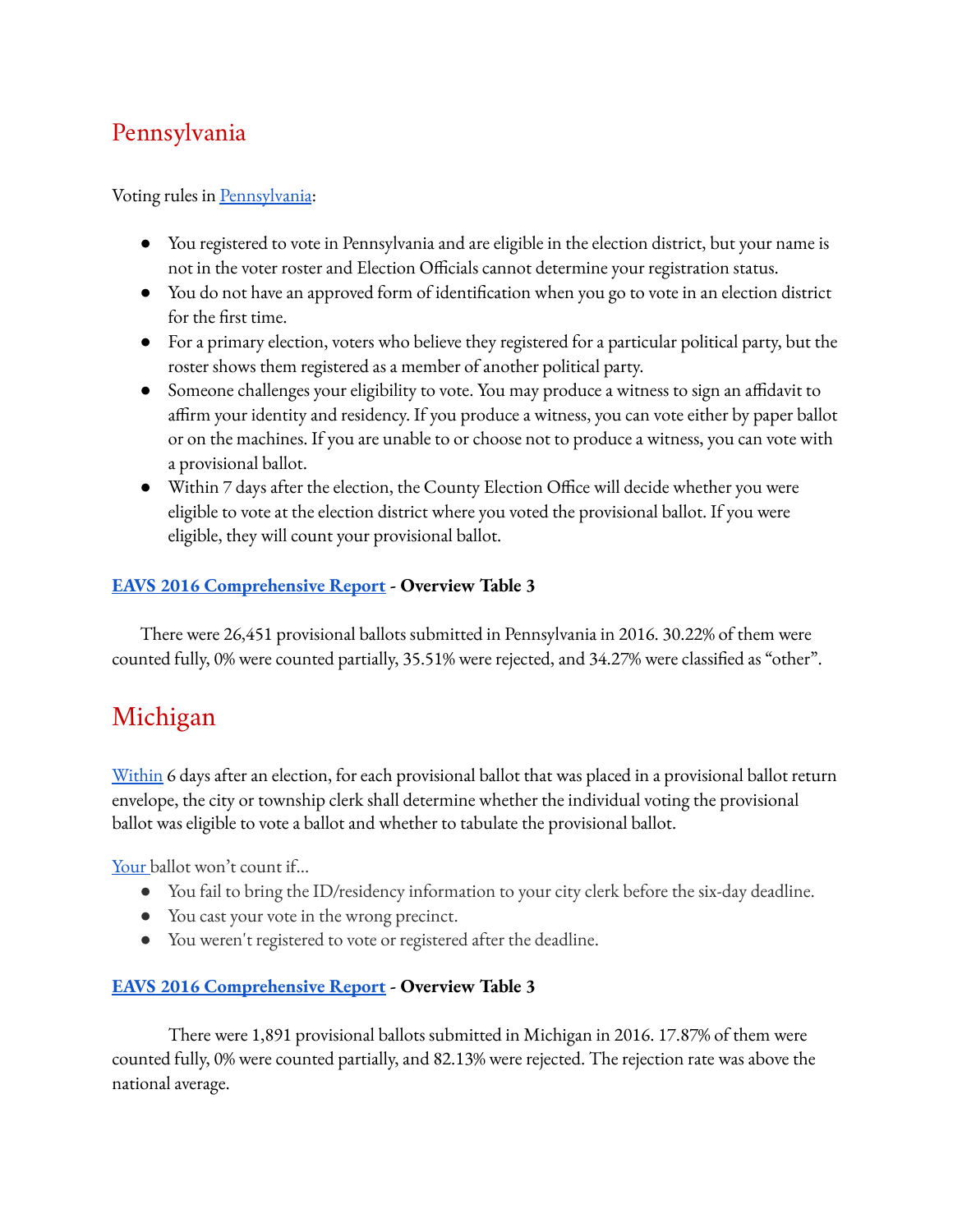# Wisconsin

There are two circumstances in which a voter is entitled to receive a [provisional](https://elections.wi.gov/clerks/provisional-ballots) ballot in Wisconsin:

- 1. A qualified elector who has been issued a current and valid Wisconsin driver license or identification card number registers to vote at a polling place on election day, but is unable or unwilling to list the number on the registration.
- 2. A registered voter is unable or unwilling to provide proof of identification.

### **EAVS 2016 [Comprehensive](https://www.eac.gov/sites/default/files/eac_assets/1/6/2016_EAVS_Comprehensive_Report.pdf) Report - Overview Table 3**

There were 752 provisional ballots submitted in Wisconsin in 2016. 20.21% of them were counted fully, 0% were counted partially, and 79.79% were rejected. The rejection rate was above the national average.

# Florida

A Provisional Ballot may be issued for one of the [following](https://www.miamidade.gov/global/service.page?Mduid_service=ser1518119486295508) reasons in Florida:

- Voter's name does not appear on the precinct register and voter's eligibility is unverified
- Voter refutes the Supervisor of Elections office confirmation that they are not registered or eligible
- There is an indication on the precinct register that the voter has requested a vote by mail ballot and the voter does not have a ballot to submit. Poll workers are unable to verify that the voter has not voted.
- There is an indication on the precinct register that the voter has returned the vote by mail ballot or has voted in the office or at an early site, but the voter maintains that they have not voted, even after a call to the Supervisor of Elections office (Elections Central).
- Voter did not provide picture/signature identification
- There is an indication on the precinct register that the voter has been challenged in this election
- Voter is challenged at the precinct
- Voter's signature does not match signature on record and affidavit refused
- Indication on precinct register that the voter's Florida Driver's License, Florida identification card number or Social Security number is not yet verified by the Department of State in conjunction with Department of Highway Safety and Motor Vehicles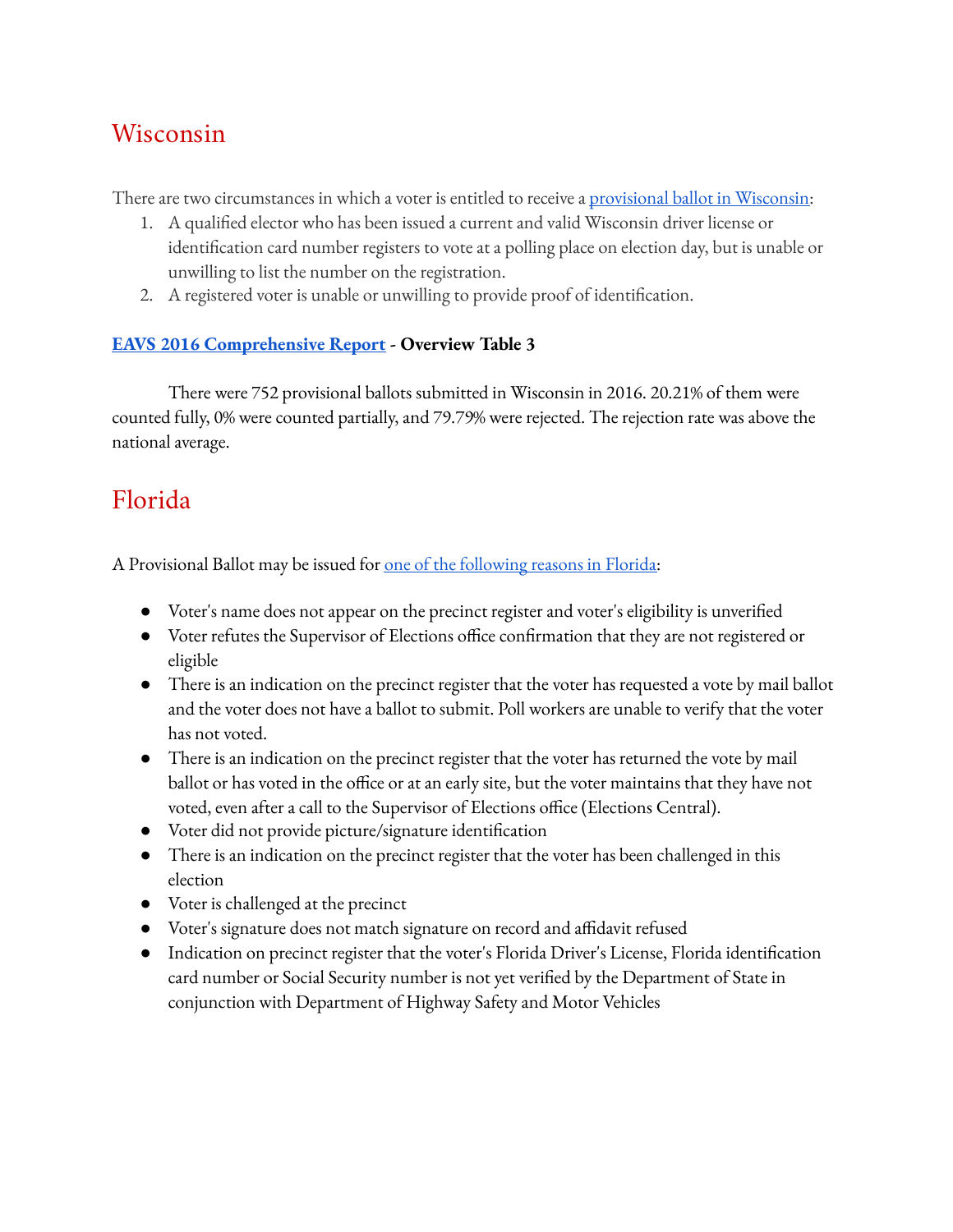#### **EAVS 2016 [Comprehensive](https://www.eac.gov/sites/default/files/eac_assets/1/6/2016_EAVS_Comprehensive_Report.pdf) Report - Overview Table 3**

There were 24,460 provisional ballots submitted in Florida in 2016. 44.96% of them were counted fully, 0% were counted partially, and 55.03% were rejected. The rejection rate was above the national average.

# **Merivaki, Thessalia and Daniel A Smith. 2016. "Casting and [Verifying Provisional](https://onlinelibrary.wiley.com/doi/abs/10.1111/ssqu.12245) Ballots in [Florida.](https://onlinelibrary.wiley.com/doi/abs/10.1111/ssqu.12245)" Social Science Quarterly 97(3):729–747.**

From Abstract: "Drawing on a county-level data set spanning three general elections in the battleground state of Florida...Our findings suggest that voter registration maintenance issues in a county affect the number of provisional ballots cast and rejected. Most importantly, we find that counties with greater numbers of voters who register after the registration cutoff date prior to a general election (and who are thus ineligible to vote) tend to have greater numbers of provisional ballots cast and rejected...We find that the partisan leanings of local elections officials play a minimal role in the number of provisional ballots cast and rejected, which we hope will encourage scholars to scrutinize other local factors that might cause disparities in these votes of last resort."

# North Carolina

# **NCSL [Provisional](https://www.ncsl.org/research/elections-and-campaigns/provisional-ballots.aspx) Ballots Page**

- In North Carolina, common reasons for needing a provisional ballot are: the voter's eligibility cannot be determined, the voter did not present the required ID, and the registration reflects an error in party listing in a primary election.
- If cast in the wrong precinct, the provisional ballot is not counted.
- "Vote counting at the precinct shall occur immediately after the polls close and shall be continuous until completed."

### **North Carolina State Board of Elections Provisional [Voting Page](https://www.ncsbe.gov/voting/provisional-voting)**

This site describes NC practices regarding provisional ballots. In NC, ballots are partially counted if a provisional voter was not entitled to vote for all contests on the ballot. The site also lists all the reasons a person would be required to cast a provisional ballot. They are: if there's no record of the voter's registration, the voter moved without updating their address, their registration was cancelled, they did not present acceptable ID, the address is not recognized, they voted in the wrong precinct, they vote for the incorrect party in a primary election, the voter already voted, there is a jurisdiction dispute, and the voter voted during extended hours.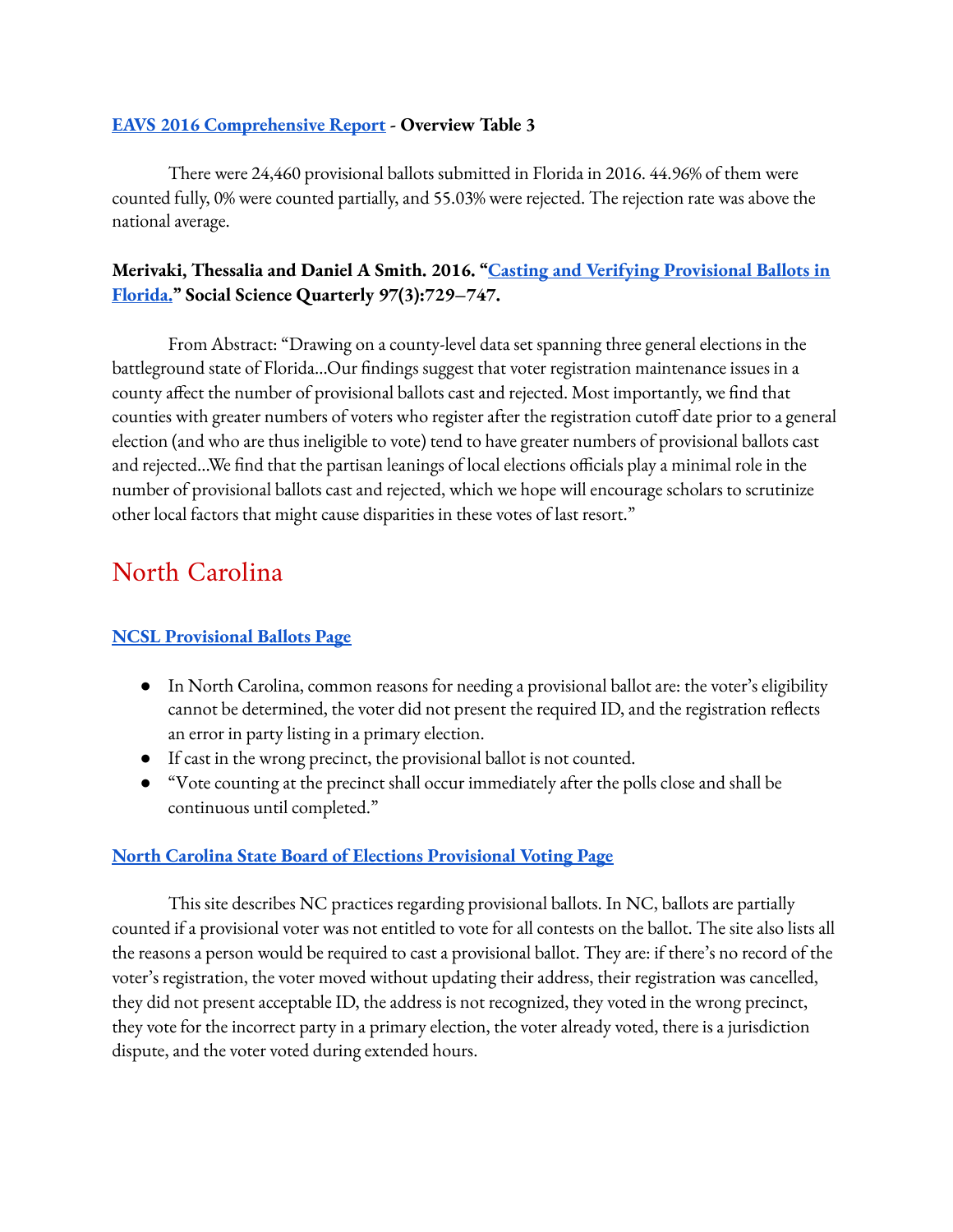#### **EAVS 2016 [Comprehensive](https://www.eac.gov/sites/default/files/eac_assets/1/6/2016_EAVS_Comprehensive_Report.pdf) Report - Overview Table 3**

There were 60,643 provisional ballots submitted in North Carolina in 2016. 35.81% of them were counted fully, 8.53% were counted partially, and 55.66% were rejected. The rejection rate was above the national average.

# **Merivaki, Thessalia, Smith, Daniel A. 2020. "A Failsafe for Voters? Cast and [Rejected](https://journals.sagepub.com/doi/full/10.1177/1065912919875816?casa_token=ZtJJ95K9GPMAAAAA%3A3xhzH7Is7VY2eghl-xUbDStyWmHDidSk46gTnWm24-PI3H9mlDlN72sZUegMiW4dOB9w8KtMdw3OAaI) [Provisional](https://journals.sagepub.com/doi/full/10.1177/1065912919875816?casa_token=ZtJJ95K9GPMAAAAA%3A3xhzH7Is7VY2eghl-xUbDStyWmHDidSk46gTnWm24-PI3H9mlDlN72sZUegMiW4dOB9w8KtMdw3OAaI) Ballots in North Carolina." Political Research Quarterly, 1 March 2020, 73(1):65-78**

Using county data collected by the U.S. Election Assistance Commission's (EAC) biennial Election Administration and Voting Surveys (EAVS) from 2012 to 2016, and individual records of provisional ballots cast in the 2016 Presidential Election in North Carolina, Merivaki and Smith study why voters are required to cast provisional ballots and why they are rejected. The top three reasons for requiring a provisional ballot were lack of voter registration record, the voter had an unreported move, and the voter showed up at the wrong precinct. Table 2 shows reasons for issuing provisional ballots in 2016, Table 3 shows the demographics of provisional voters in 2016, and Table 4 shows likelihood of casting a provisional ballot in 2016 for various demographic groups. They also found that men and minority voters "were considerably less likely to have their provisional ballots validated." They conclude that "provisional voting is tied to a county's voter list maintenance practices…[as] counties with higher rates of inactive registered voters have a greater number of provisional ballots cast across the three election cycles…[and] as the percentage of newly registered voters and rejected voter registrations in a county increases, the number of provisional ballots cast in that county also rises."

### **Morris, Kevin. 2020. "Who Votes After Their [Registration](https://preprints.apsanet.org/engage/apsa/article-details/5f43c7e1b8a1230019967bf6) is Cancelled? Evidence from North [Carolina."](https://preprints.apsanet.org/engage/apsa/article-details/5f43c7e1b8a1230019967bf6) Brennan Center for Justice. Note: Draft Paper**

From Abstract: "By leveraging voter registration and provisional ballot data from North Carolina we identify individuals who were removed from the rolls between 2010 and 2016 despite no apparent change in their eligibility to vote and cast a provisional ballot in the 2016 presidential election. Although we find that minority voters were less likely than white voters to be removed overall, they were significantly more likely to cast a provisional ballot after being removed. Minorities who voted after being removed were also substantially less likely to have their provisional ballots counted than white voters."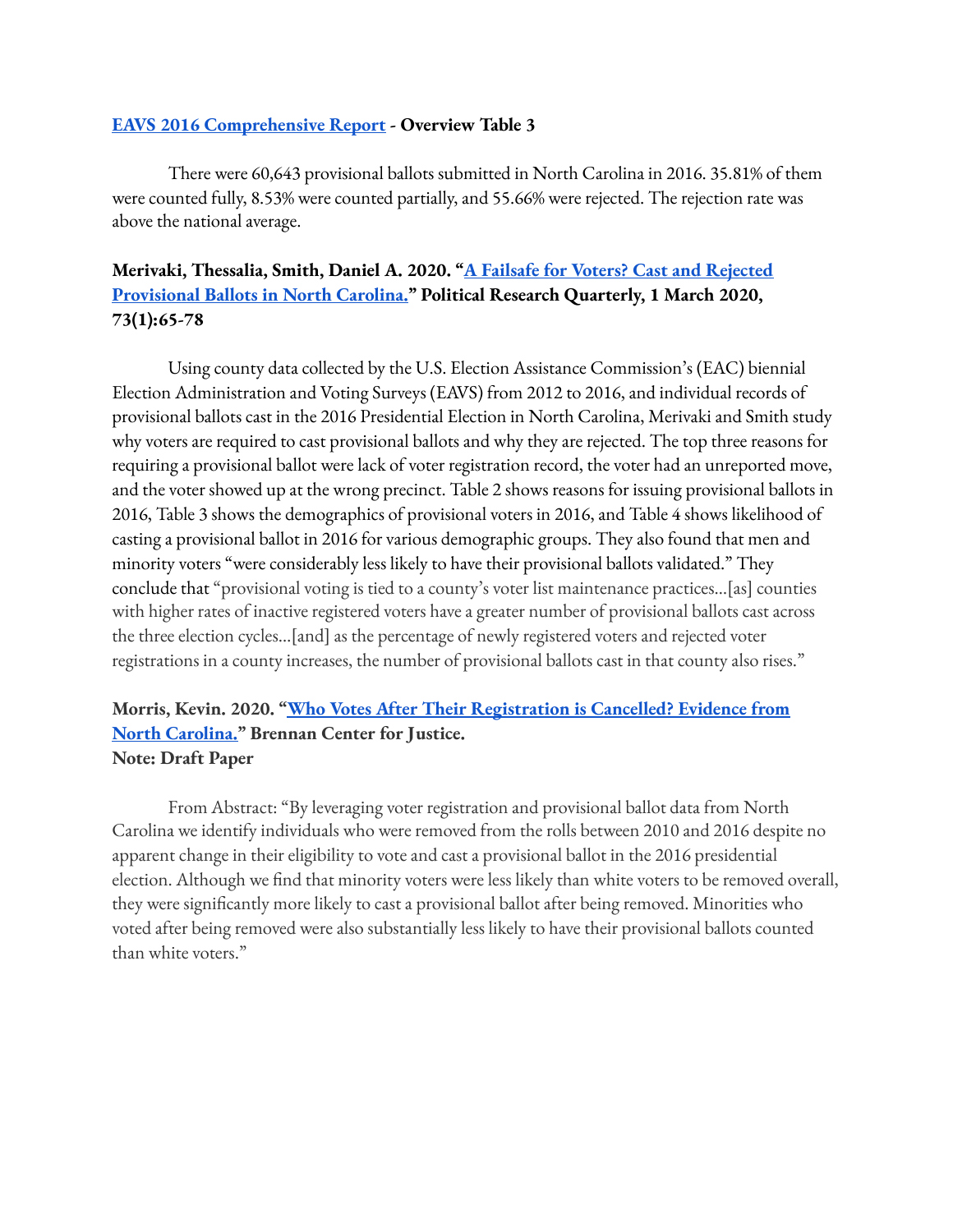# Arizona

#### **NCSL [Provisional](https://www.ncsl.org/research/elections-and-campaigns/provisional-ballots.aspx) Ballots Page**

- In Arizona, common reasons for needing a provisional ballot are: the voter's eligibility cannot be determined, the voter's eligibility was challenged by a poll watcher, the voter did not present the required ID, the voter requested an absentee ballot and did not cast it, and an address or name has changed.
- If the provisional ballot is cast in the wrong precinct, the votes will be counted only for races which are shared among the precincts that the voter belongs to and that the ballot was cast in.
- Provisional ballots are counted 10 business days after the general election.

#### **EAVS 2016 [Comprehensive](https://www.eac.gov/sites/default/files/eac_assets/1/6/2016_EAVS_Comprehensive_Report.pdf) Report - Overview Table 3**

There were 102,510 provisional ballots submitted in Arizona in 2016. 76.61% of them were counted fully, .01% were counted partially, and 23.37% were rejected. The rejection rate was below the national average.

#### **Arizona [Secretary](https://azsos.gov/elections/voting-election) of State Website**

This site includes information on how to vote in this election, including the following reasons why a voter would have to cast a provisional ballot: 1) They moved without updating their registration information, 2) They voted at the wrong polling place, 3) They requested an early ballot by mail, and 4) Their registration is no longer active or they are not registered

# Georgia

### **NCSL [Provisional](https://www.ncsl.org/research/elections-and-campaigns/provisional-ballots.aspx) Ballots Page**

- In Georgia, common reasons for needing a provisional ballot are: the voter's eligibility cannot be determined, the voter's eligibility was challenged by a poll watcher, the voter did not present the required ID, the voter requested an absentee ballot and did not cast it, and an address or name has changed.
- If the provisional ballot is cast in the wrong precinct, the votes will be counted only for races which are shared among the precincts that the voter belongs to and that the ballot was cast in.
- Three days are given for voter to prove identity or for county registrar to verify registration.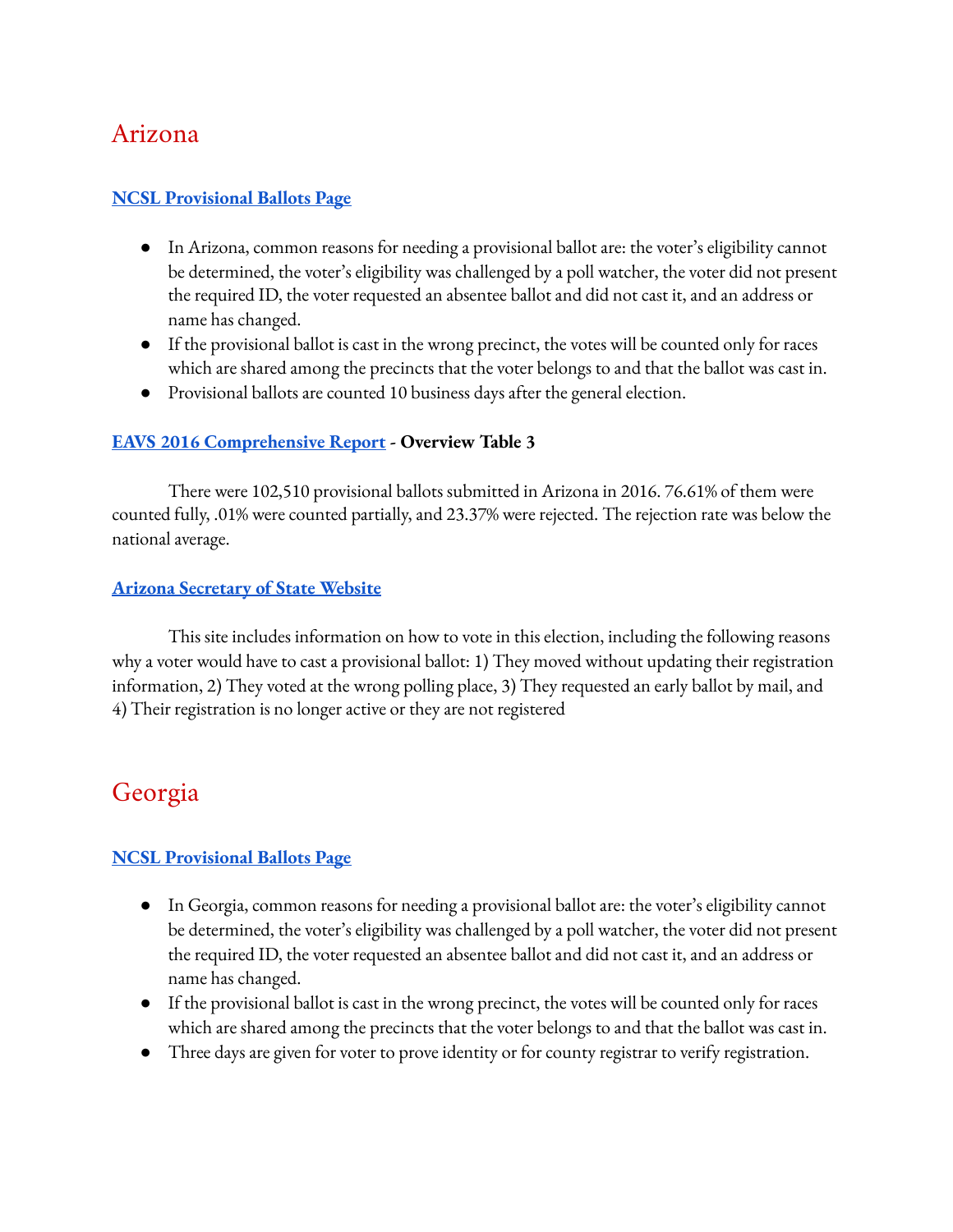### **EAVS 2016 [Comprehensive](https://www.eac.gov/sites/default/files/eac_assets/1/6/2016_EAVS_Comprehensive_Report.pdf) Report - Overview Table 3**

16,739 provisional ballots were submitted in Georgia in 2016. 45.36% of them were counted fully, none were counted partially, and 54.64% were rejected. The rejection rate was above the national average.

### **Georgia Voter [Information](https://sos.ga.gov/admin/files/GAInfoguide.pdf) Guide**

The section on provisional ballots outlines the three reasons for provisional ballots: voter is unable to present ID when voting in person, the voter first registered to vote by mail and never presented ID, and if the voter's name doesn't appear on the registration list in their precinct. A voter casting a provisional ballot because they didn't have the appropriate ID has three days after close of polls to present their ID. The registrar has three days to determine whether or not the provisional voter was registered.

# Texas

# **[VoteTexas.Gov](https://www.votetexas.gov/faq/#:~:text=The%20provisional%20voting%20process%20involves,the%20acceptable%20forms%20of%20photo) FAQ Page**

- In Texas, reasons for needing a provisional ballot include, if the polling place cannot verify a voter's registration, if they do not have an acceptable form of photo ID but may be able to get one, if they do have an acceptable form of photo ID but did not bring it with them to the polling place, and if they do not have one of the acceptable forms of photo ID, are not reasonably able to get one, and did not bring a supporting form of ID to the polling place.
- $\bullet$  In order for a provisional ballot to be counted, a voter must go to the voter registrar's office within 6 days of the election and show either an acceptable form of photo ID, or if they do not have one, they must complete a Reasonable Impediment Declaration and show a form of supporting ID. If they do not have a supporting ID, they must submit a temporary affidavit if applicable or a permanent disability exemption if they are eligible.

### **The Election [Administration](https://www.eac.gov/sites/default/files/eac_assets/1/6/2016_EAVS_Comprehensive_Report.pdf) and Voting Survey, 2016 Comprehensive Report**

- Texas does not allow provisional ballots cast in the wrong precinct to be counted and, as a result, has a higher percent of provisional ballots rejected as compared to the national average.
- In 2016, 67,273 provisional ballots were cast in Texas and 81.53% were rejected. 18.29% were counted in full and 0.04% were partially counted.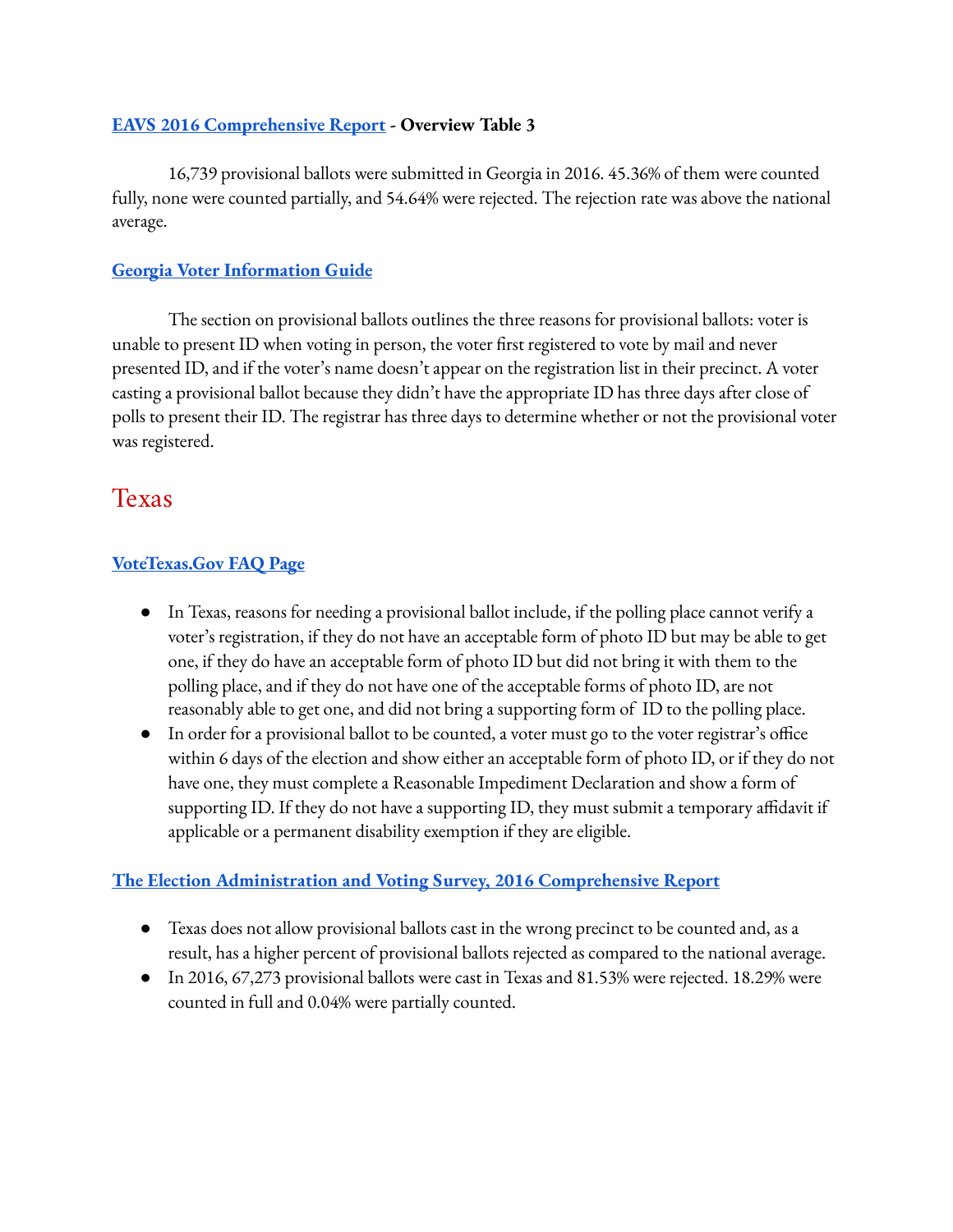# Ohio

### **The Election [Administration](https://www.eac.gov/sites/default/files/eac_assets/1/6/2016_EAVS_Comprehensive_Report.pdf) and Voting Survey, 2016 Comprehensive Report**

• In 2016, 154,965 provisional ballots were cast in Ohio and 84.23% were counted in full, .94% were partially counted, and 14.83% were rejected.

### **Ohio [Secretary](https://www.ohiosos.gov/elections/voters/provisional-voting/#:~:text=A%20provisional%20ballot%20may%20be,his%20or%20her%20voter%20registration.) of State Website**

- States that reasons for casting a provisional ballot are:
	- $\circ$  your name is not on the official poll list for the precinct or an election official says you are not eligible to vote or your eligibility cannot be confirmed, you cannot provide proof of identity via one of the acceptable forms.
		- Acceptable forms include: "Ohio drivers license or state ID, military ID, other current valid photo ID, or bank statements, government check, paycheck or other government document from the last 12 months that shows the voters name and current address.
	- You are listed as having already requested an absentee ballot
	- Your name is marked with a note saying registration mailings have been returned as undeliverable.
	- Your voter registration is in question and or a hearing on a challenge to your eligibility will not occur until after election day or your signature is deemed not to match the signature on your registration form.
- If you cast a provisional ballot due to lacking sufficient identification then you must present an acceptable identification form of identification to the board of election in person within 7 days after election day.

# Iowa

# **The Election [Administration](https://www.eac.gov/sites/default/files/eac_assets/1/6/2016_EAVS_Comprehensive_Report.pdf) and Voting Survey, 2016 Comprehensive Report**

● In 2016, 2,553 provisional ballots were cast in Iowa and 73.29% were counted in full, none were partially counted, and 26.71% were rejected.

### **Iowa [Secretary](https://sos.iowa.gov/elections/voterinformation/edfaq.html) of State Website**

● In Iowa you can cast provisional ballot if you eligibility to vote is called in to question (ie. your name is not on the list of registered voters), you do not bring adequate Identification to the polls, or you requested an absentee ballot and do not surrender it at the polling place where you cast your ballot.